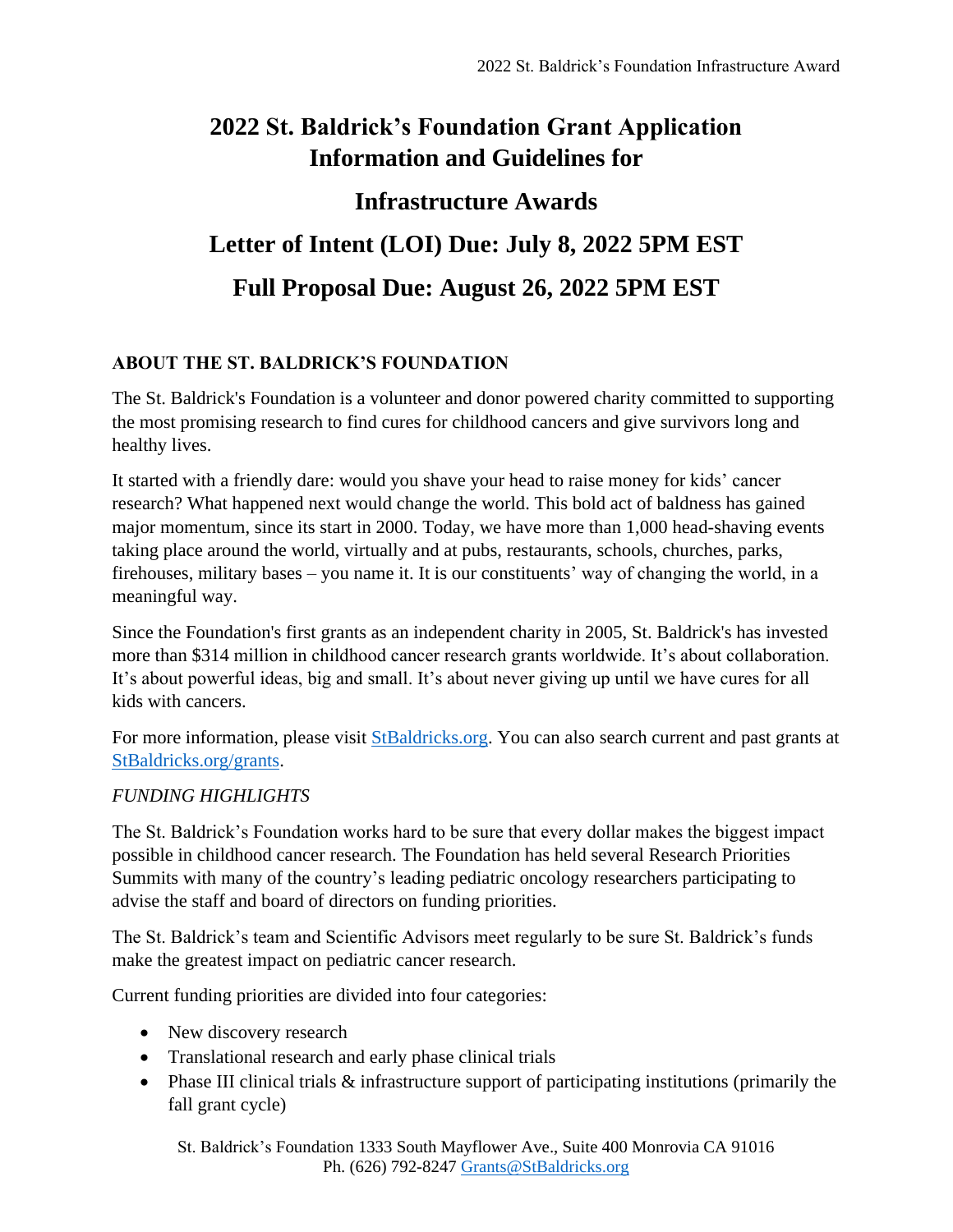• Education of new pediatric oncology researchers

In addition to research to understand the biology of childhood cancers and discover leads to more effective treatments, topics of interest include, but are not limited to:

- Adolescents & young adults
- Survivorship, outcomes, and quality of life
- Supportive care
- Epidemiology and pediatric cancer predispositions
- Precision medicine
- Alternative & complementary therapies

#### *FUNDING CYCLES*

#### Spring Grant Cycle

Spring cycle grants are funded based on scientific review. The following programs/categories are typically available in the Spring Cycle, though some categories and not currently open due to reduced revenue as a result of the pandemic:

- St. Baldrick's Scholars
- St. Baldrick's International Scholars
- Consortium Research Grants
- Research Grants
- Supportive Care Research Grants
- St. Baldrick's Summer Fellows (*no LOI, applications due early January*)

#### Fall Grant Cycle

Fellows are funded based on scientific review. Infrastructure grants are funded based on need, expected outcomes, and local St. Baldrick's participation, with a strong priority on geographic areas with no other St. Baldrick's funding. The following programs/categories are available in the Fall Cycle:

- Infrastructure Grants
- St. Baldrick's Fellows

Grants will be made according to revenues available.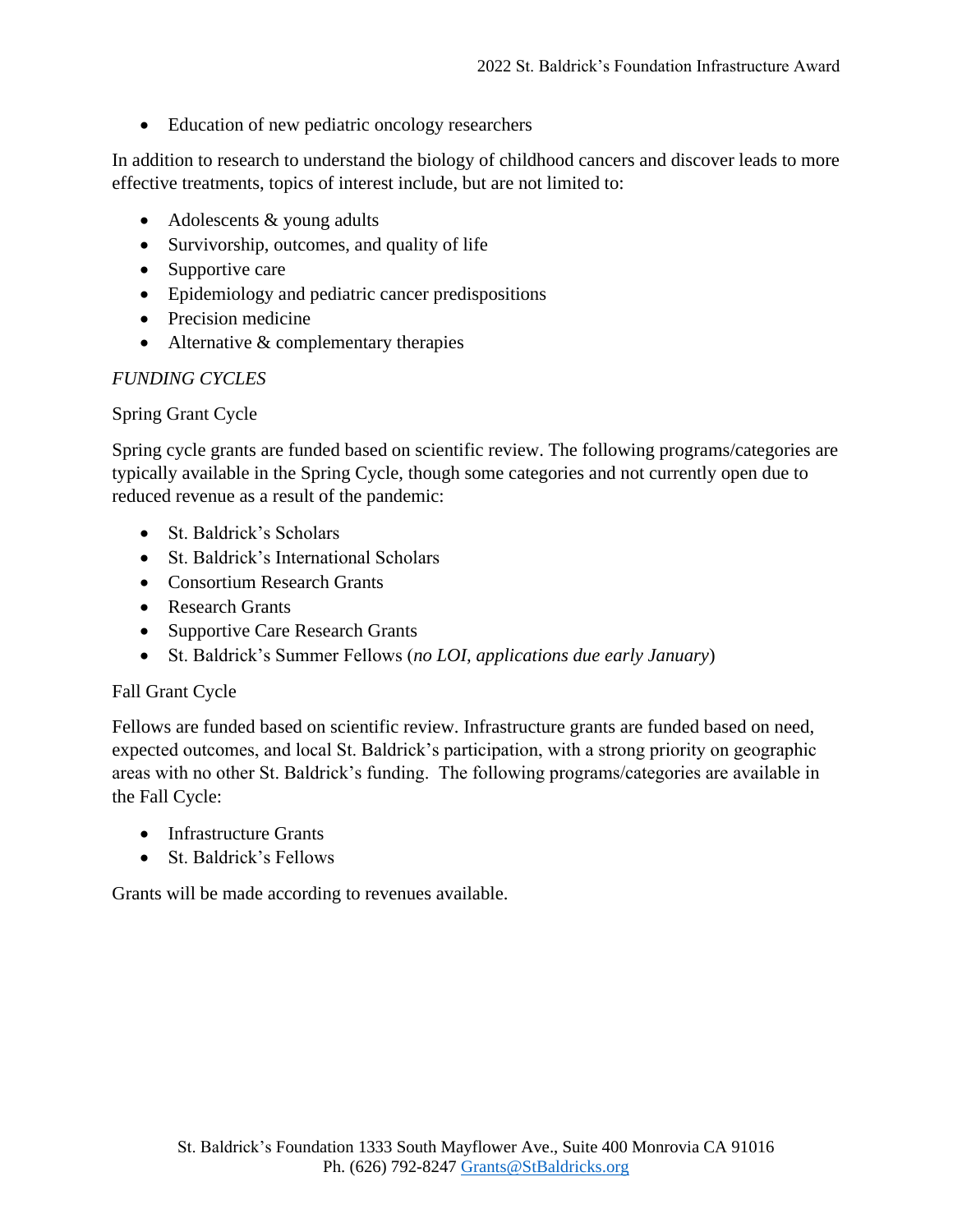## **Infrastructure Grant Award: Eligibility Requirement/Qualifications**

These grants are not for a specific research project, but rather for resources to allow more research to be done. They support institutions with the potential for more participation in childhood cancer clinical trials, but which currently lack necessary resources. Applications to support Clinical Research Associate (CRA) type positions are preferred. Preference is given to institutions with high needs and low philanthropic support in geographical areas where St. Baldrick's funds are raised. Institutions which do not currently receive other St. Baldrick's grants are also given preference. (Average grant will be \$25,000–\$50,000.)

- During each grant cycle, an applicant can only apply once as the lead Principal Investigator.
- Institutions must be located in the United States.
- Applicants need not be American citizens; however, they must work at an academic, medical, or non-profit research institution within the United States.
- Institutions may submit only one (1) new Infrastructure application per year. o *Note: The limited submissions policy exception detailed in other program guidelines is only applicable to the SPRING cycle, not the Fall cycle.*
- A program/institution is defined as an entity essentially operating under one management.
- Institutions that are actively involved in (sponsor, promote, or participate in) non-St. Baldrick's head-shaving fundraising events are not eligible to apply for St. Baldrick's funding.
	- o St. Baldrick's understands that hospitals and their fundraising agents and organizations cannot control what their many *volunteers* do. Some may undertake head-shaving fundraisers that hospital/agent/organization is not aware of and does not sanction or promote. These activities would not prevent the hospital's researchers from applying for St. Baldrick's grants.
	- o The following applies to hospitals, their fundraising agents and organizations as *institutions*. Researchers from hospitals would be ineligible to apply for St. Baldrick's grants if the hospital/agent/organization promotes (advertises, emails, blogs, media stories, social media posts, shares, reshares, likes, tweets, re-tweets or hosts web pages) a non-St. Baldrick's head-shaving fundraiser through any type of marketing, advertising, outreach or public-facing collateral or ancillary materials, or on any channel (television, radio, print, social media, website, etc.), using any content that sponsors, highlights, advocates or recommends a headshaving event other than St. Baldrick's.
- St. Baldrick's Foundation funds may not be used for human embryonic stem cell research.
- All awards will be payable to the research institution (or to its foundation or funding arm) to administer for the purposes of this grant only.
- All qualified applicants will receive consideration for funding without regard to race, color, ethnicity/national origin, sex, sexual orientation, gender identity or expression,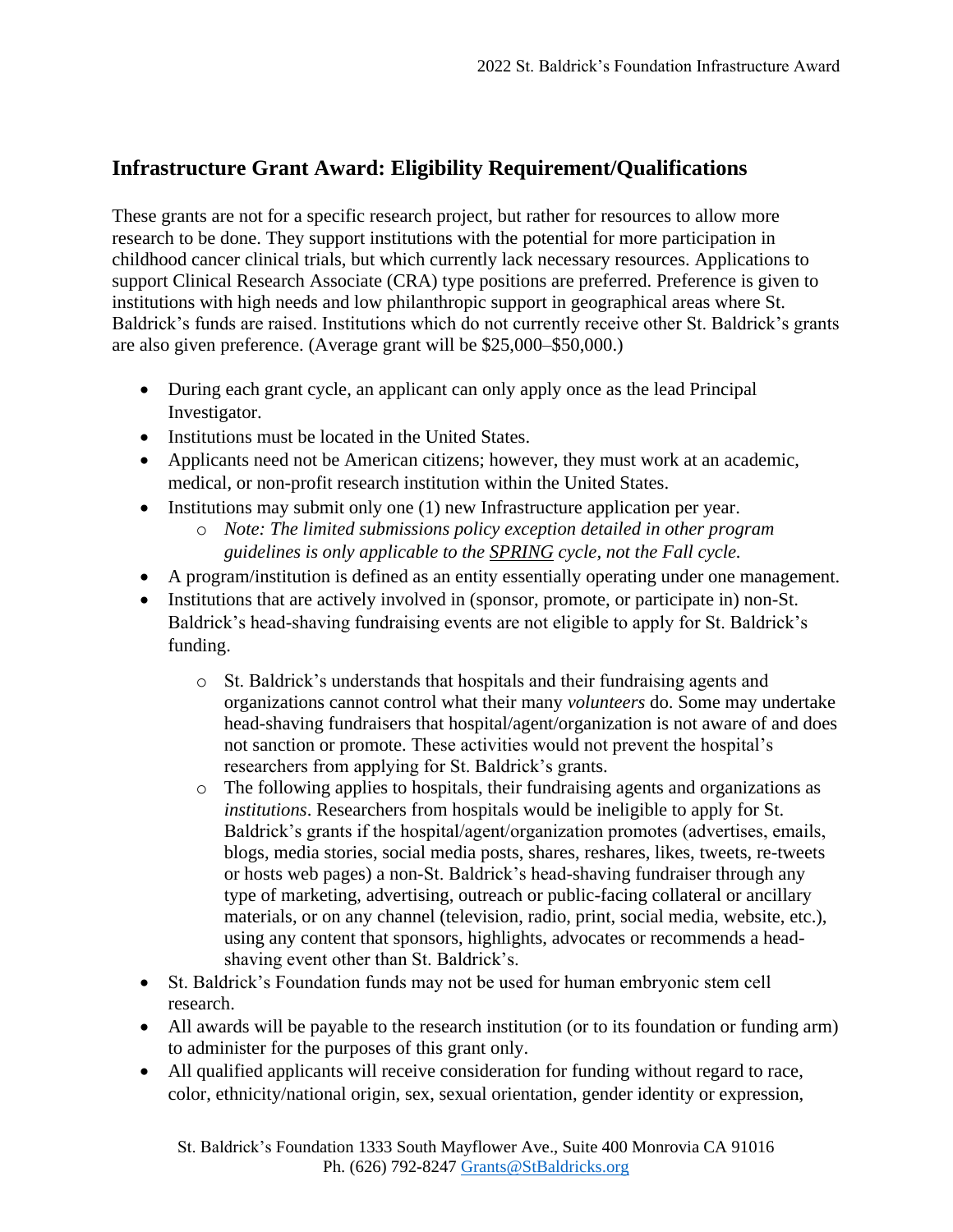pregnancy, religion, belief and spirituality, age disability status, protected veteran status, or any other characteristic protected by law.

- Applicants should hold at least an M.D./D.O or Ph.D. degree by the date the award becomes effective.
- Applicants must be at Children's Oncology Group Institutions in the U.S. (Exceptions may be made for institutions applying for COG membership.)
- These grants are intended for institutions with the potential to participate significantly more in childhood cancer clinical trials, but which are smaller or have barriers to greater participation due to a lack of resources.
- Infrastructure grants are designed to provide an infusion of funds to enable an institution to acquire the personnel (i.e., a clinical research associate) or resources it needs to reach its potential in broader clinical trial participation. The applicant should indicate how ongoing personnel costs will be funded in future years.
- Preference is given to institutions with high needs and low philanthropic support in areas where St. Baldrick's funds are raised, especially with institutional involvement.
- Preference is given to institutions that serve populations which have limited access to participation in clinical trials.
- Preference is given to institutions which have not received other SBF funding for at least one (1) year.
- St. Baldrick's participation is one factor that influences funding decisions for this grant category only. Participation may include speaking at an event or to the media on behalf of St. Baldrick's, helping identify volunteers or families of kids with cancer to honor, hosting a group of volunteers to learn more about the cause, participating in your favorite activity to raise funds for pediatric cancer research (i.e. running, walking, climbing a mountain, hosting another event, etc.), head-shaving, and more.
- Applications for personnel to help increase clinical trial participation (ex: clinical research associates) are preferred.

## **Infrastructure Grant Award: Conditions of Award**

- Award is for one (1) year of Infrastructure support.
- Grants average \$50,000; exceptions may be made for proposals with budgets documenting a need for more.
- Fringe benefits are generally defined as medical and dental insurance, life insurance, and retirement benefits and are payable only for eligible participation in such programs. See Budget Guidance section for more details.
- Expenditures for laboratory costs/equipment and travel are not considered fringe benefits. See Budget Guidance section for more details.
- No institutional overhead or indirect funding is provided under the terms of the grant. See Budget Guidance section for more details.
- The grant recipient will include a year-round link to the St. Baldrick's website (StBaldricks.org) where appropriate and will announce the grant in newsletters or other publications as appropriate.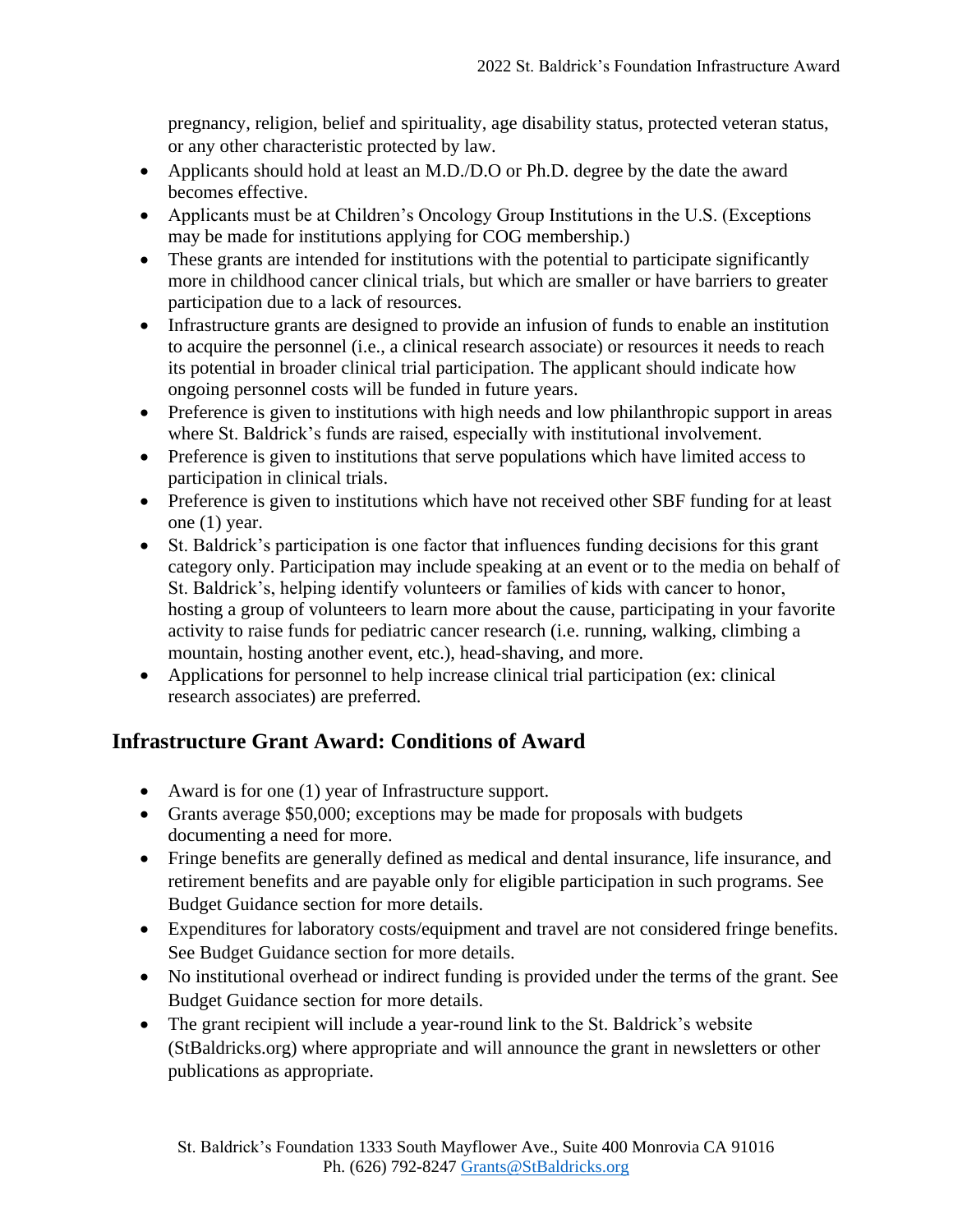## **Infrastructure Grant Award: LOI/Application Requirements**

- Category/Cycle specific LOI Instructions/Requirements are available in Proposal Central upon starting the LOI and on the St. Baldrick's website [\(stbaldricks.org/for-researchers\)](https://www.stbaldricks.org/for-researchers).
- LOI, application, and required documents must be submitted by the Principal Investigator, in English, online through Proposal Central [\(proposalcentral.com\)](https://proposalcentral.altum.com/) before 5 p.m. EST on the deadline.
- All application instructions and templates/requirements will be available in Proposal Central upon approval of an LOI.
- Applicants can enable other users to access their proposal (e.g., department or grants administrators) in the full proposal section of Proposal Central.
- It is the responsibility of the applicant to ensure and to verify that the application is received by the deadline and that the application is complete and correct prior to submission.
- St. Baldrick's Foundation funds biomedical research to better understand the causes of pediatric cancers and to advance its prevention, treatment, and cure. The main output of this research is new knowledge. To ensure this knowledge can be accessed, read, applied, and built upon in fulfillment of our goals, St. Baldrick's Foundation encourages researchers to share data with the research community in accordance with the NIH policy on data sharing and expects its grantees to publish their findings, including but not limited to publication in peer reviewed journals. Resource sharing is an expected outcome of all St. Baldrick's Foundation (SBF) supported grants. Grantees are expected to encourage and facilitate resource sharing. Sharing research outputs increases access to scientific information, promotes collaboration, accelerates discovery, and improves the reproducibility of research. The goal of the [SBF Resource Sharing Policy](https://www.stbaldricks.org/file/website_content/see_the_impact/SBF-Resource-Sharing-Policy.pdf) is to enable the faster translation of research discoveries into cures for children with cancer. This is achieved through a policy that encourages article sharing, data sharing, early sharing, and methods sharing. Research outputs may include (but are not limited to); peer-reviewed publications and preprints, datasets, code, software, protocols, research materials, inventions, patents, and commercial activity. We expect grantees to use recognized, openly accessible public repositories where available. This policy is effective for awards starting July 1, 2023,and beyond. Applicants will be asked about data sharing plans as part of the application. Data sharing plans are reviewed but not scored.
- All application evaluations are considered confidential and are available to scientific reviewers, the Foundation's Board of Directors, and the administrative personnel of the St. Baldrick's Foundation only.

## *REVIEW AND SELECTION PROCESS*

The St. Baldrick's Foundation will review applications received by the due date. The number of awards is determined based on the funds available. The St. Baldrick's Foundation Board of Directors will make all final decisions.

Applications are evaluated on the following criteria: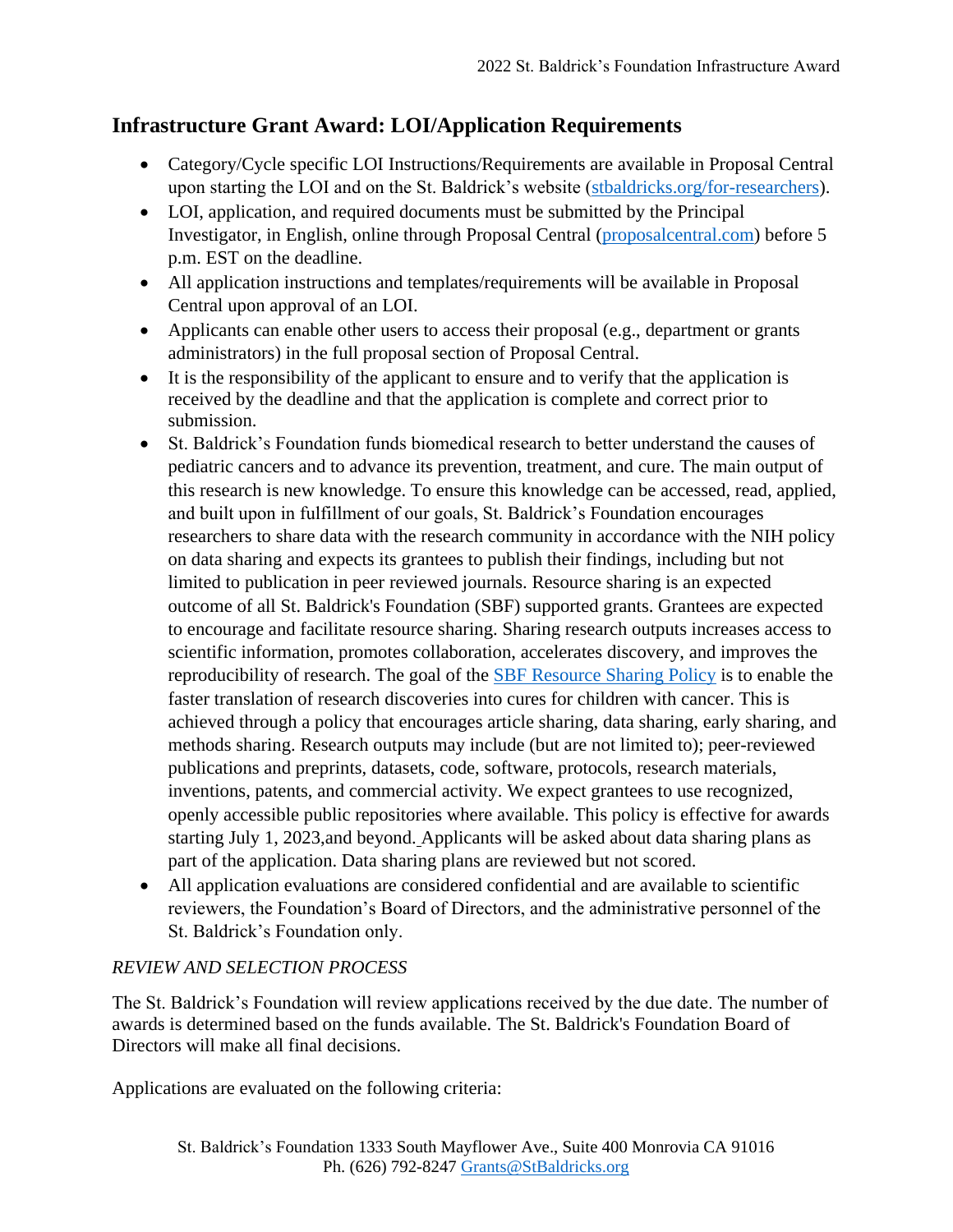- Need of the institution
- Expected results/impact of the grant
- Previous/current institutional funding from SBF
- Local participation in SBF events

Applicants selected for funding will be notified as soon as possible. Funding status shall be relayed through Proposal Central, by mail, email, or by phone. All rankings and evaluations are considered confidential.

Any questions following the notification of awards should be addressed in writing to:

Laura Chung Director of Grants Administration [Laura@StBaldricks.org](mailto:Laura@StBaldricks.org) 626.792.8247, ext. 236

## **Infrastructure Grant Award: Grant Terms**

- When an application is approved for funding the transfer of funds is contingent upon all legal documents being signed and approved by the St. Baldrick's Foundation.
- No Cost Extensions must be requested and approved by email: [Grants@StBaldricks.org.](mailto:Grants@StBaldricks.org) Requests must be submitted, stating the amount of funds remaining, a brief report of progress, an explanation of why the extension is necessary, and the length of time requested.
- Re-budget requests should be submitted in writing (email: [Grants@StBaldricks.org\)](mailto:Grants@StBaldricks.org) with an explanation of each change and a side-by-side comparison between the original budget and revised budget categorical items. Rebudgeting that results in expansion of scope will be reviewed by St. Baldrick's scientific advisors for approval.
- Some grants will be "named" for significant St. Baldrick's constituents (Hero Funds, major donors, high-ranking fundraising teams, corporate or foundation partners, etc.). Recipients of named grants must use the title designated by the Foundation whenever referring to the grant (example: The ABC Company St. Baldrick's Scholar or the Team Courtney St. Baldrick's Fellow). These grant recipients may also be asked to meet or communicate with these constituents.
- The institution's public relations staff will ensure all requirements detailed in the Publicity Form are understood and met. This form will be provided with the award acceptance paperwork. PR questions can be addressed to: [media@stbaldricks.org.](mailto:media@stbaldricks.org)
- Grant recipients/Grantee will work with the Foundation to coordinate a joint press release to announce the grant and will give recognition to the St. Baldrick's Foundation where funders are listed on the institution's website and in its annual report.
- Grant recipients will become familiar with the St. Baldrick's Foundation and be prepared to speak publicly about its work, when appropriate. The Foundation encourages participation by grant recipients in St. Baldrick's events held in the geographic vicinity of their institution. Shaving one's head is not required; there are many ways to participate,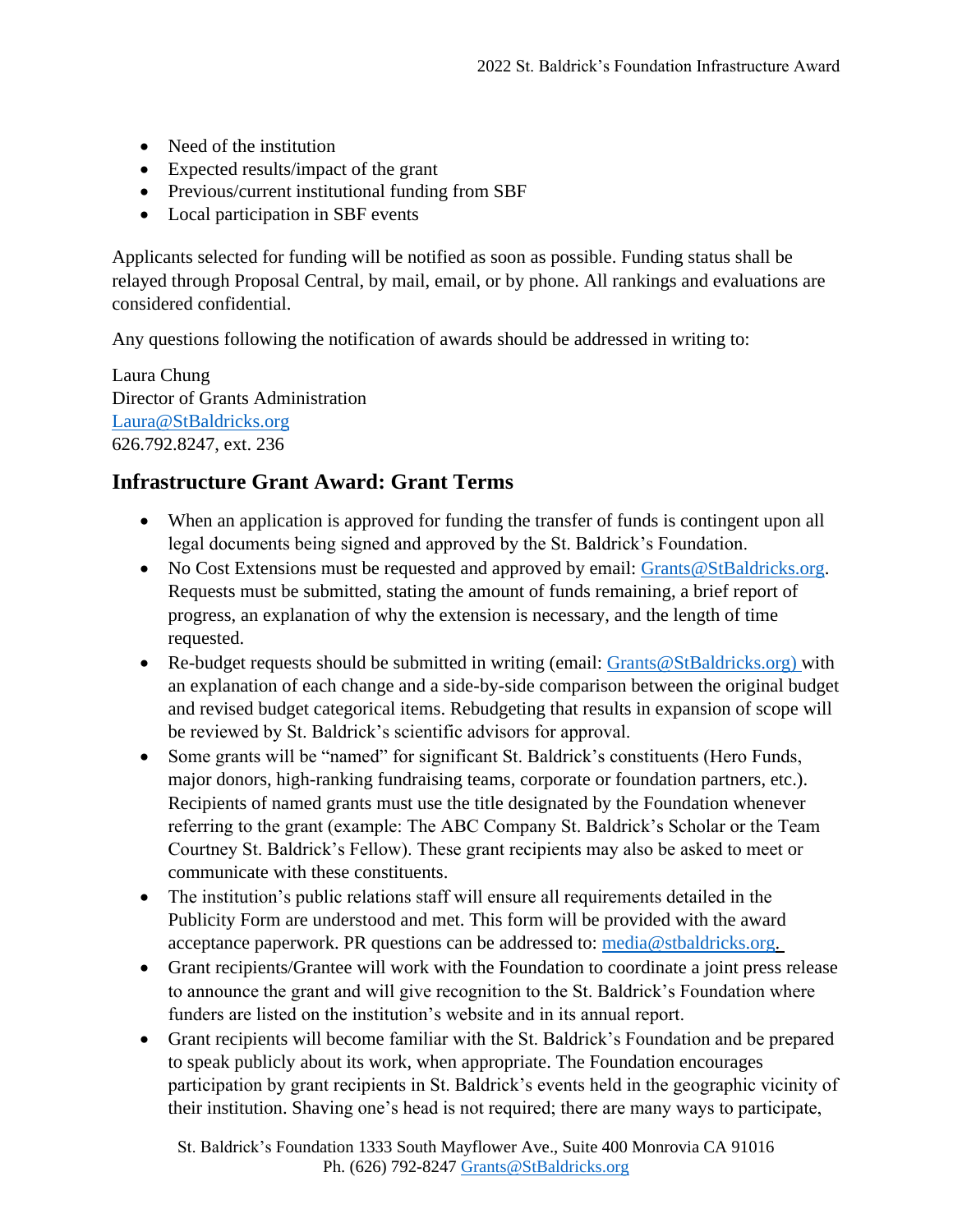including speaking at the event, helping to connect patients or survivors and their families to the Foundation to be honored, and participating in your favorite activity to raise funds for pediatric cancer research (i.e. running, walking, climbing a mountain, hosting another event, etc.).

- Grantee shall, at all times during the Grant Term and for a period of three years after the Grant Term maintain all records applicable to the research grant, including all records related to use of grant funds and records related to research supported by the grant. The Grantee shall at any time requested by the Foundation, whether during or after completion of this Grant Term and at Grantee's own expense, make such records available for inspection and audit (including copies and extracts of records as required) by the Foundation, within 30 days of a written request for such records made by the Foundation. Such records shall be made available to the Foundation during normal business hours at the Grantee's office or place of business.
- St. Baldrick's has the right to review the performance of the Grantee and the Institution based on, among other things, the criteria set forth in the agreement, the grant application and budget, and the Institution's governance.
- Misconduct by a Grantee or Institution receiving St. Baldrick's Foundation support is contrary to the interests of the Foundation and its constituents, as well as the integrity of research and stewardship of donor funds. It is the responsibility of the Institution to immediately report to the St. Baldrick's Foundation if it has a reasonable good faith basis to believe there has been Misconduct (as defined below), and to report any Misconduct or change in the funded researcher's employment status with the Institution, including administrative leave, which may occur during the Grant Term of any award that is pertinent related to the work described in the grant application. Failure to abide by the terms above, or any other St. Baldrick's Foundation policies and procedures in connection the application and/or grant, may result in SBF suspending grant funding or canceling the grant, to be decided by the St. Baldrick's Foundation in its sole discretion. If a grant is discontinued, the Grantee shall receive a 30-day written notice. Any funds unspent at the time the notice is issued shall be returned to the St. Baldrick's Foundation.
- "Misconduct" is defined as: acts by the Grantee or Institution, including its employees performing work directly relevant to this grant (to the extent the act relates to the employees employment) relating to any (i) fraud, embezzlement, theft or other felonious conduct; (ii) willful or negligent acts damaging to the reputation of the Grantee; (iii) intentional violation of any law or regulation; (iv) failure to adhere to ethical research/medical standards; (v) financial mismanagement; or (vi) loss of certification.
- If requested, upon 30 days written notice, but no more than once every six months, Institution representative agrees to meet with the Foundation (via phone conference, video conference, or in person subject to St. Baldrick's preference), to discuss any concerns the Foundation may have with respect to use of grant funds or Grantee's operations or any allegations of Misconduct.
- If awarded, funds will be released upon receipt and sufficiency of all paperwork by the St. Baldrick's Foundation. Any inconsistency noted relative to the award shall be resolved by giving precedence in the following order: The signed award acceptance form; and, The St. Baldrick's Foundation Grant Application Information and Guidelines.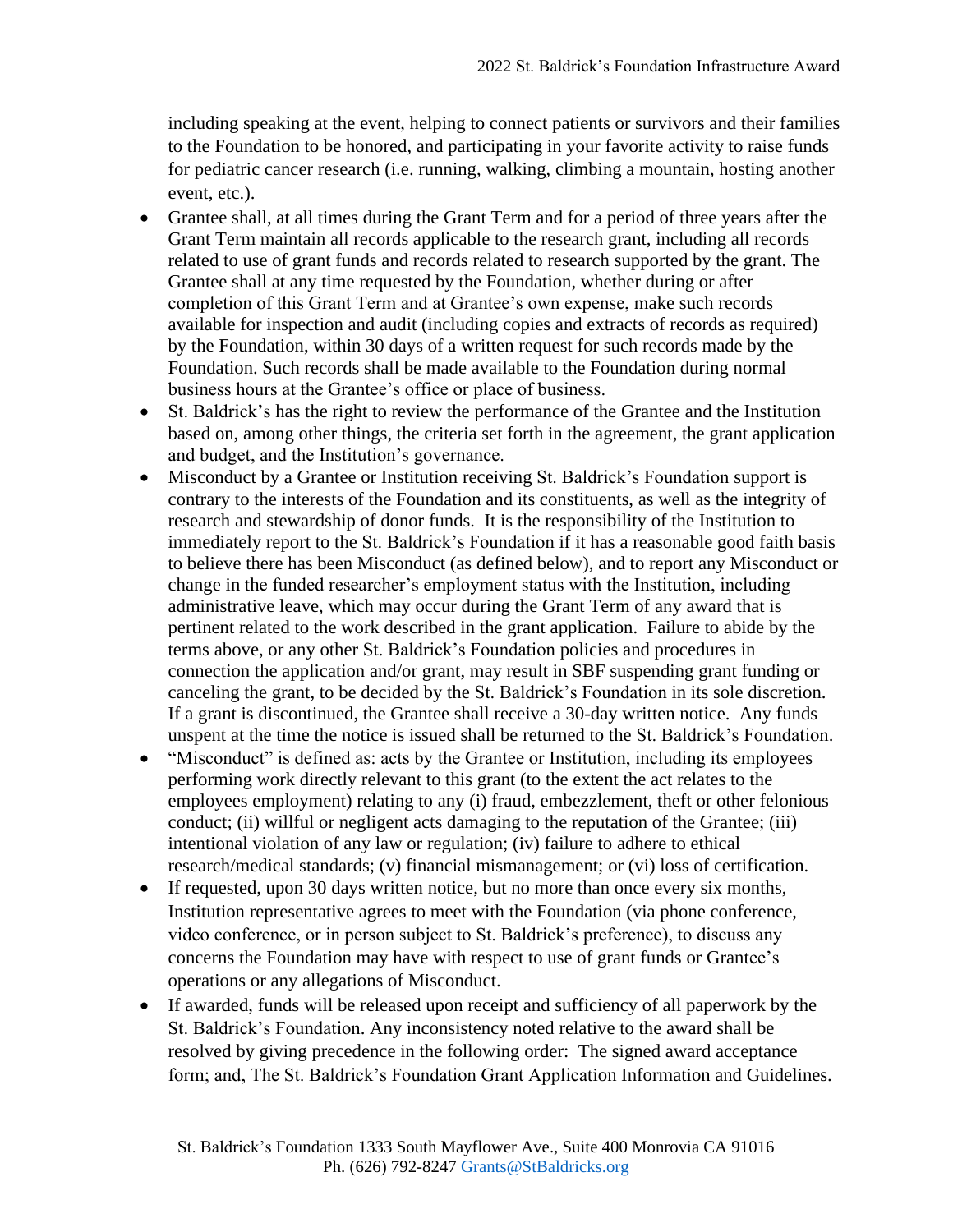• Only Infrastructure grants are influenced by local St. Baldrick's participation. All other grants are funded based on scientific review.

#### *IDENTIFICATION*

The St. Baldrick's Foundation shall be identified as a funding source in all printed and/or electronic publications regarding the research project. Identification with the Foundation shall also be made in any news released pertaining to the research project by the public relations department or its equivalent at the sponsoring institution.

#### *TRANSFER*

Requests for transfers by a grantee to another institution while the research grant is in effect will be considered on a case-by-case basis and will require justification of an urgent need for the transfer as well as written approvals. Continuation of funding at the new institution is contingent on prior written approval from the Foundation after its review of the written request. The grantee must submit a request for transfer and appropriate documentation of justification accompanied by a letter of support from the new institution at least forty-five (45) days prior to the date of transfer. Notification of approval or denial of the transfer shall be in writing.

#### *LEAVE OF ABSENCE*

If the grantee's funding period is interrupted for any reason, written permission must be obtained from the Foundation if the grantee's term is to be continued at a later date. Leaves of absence are limited to not more than one year. In the event a grantee's term is not completed due to incapacitating illness or death, the prorated, unexpended funds must be returned to the Foundation. Requests for a leave of absence from the Foundation should be submitted in writing thirty (30) days before the date of commencement for the leave of absence.

#### *REINSTATEMENT OF AWARD*

Funds will not be reinstated after the Foundation has received notification in writing from the grantee of the intent to terminate research. Those wishing to resume funding are welcome to submit a new application, which will compete on an equal basis with all others during the subsequent funding cycle.

#### *PROGRESS REPORTS*

Grant recipients must submit reports of their annual research progress online via Proposal Central by the dates specified in Proposal Central, using the template provided. This report includes a report written for the lay public. The grant recipient shall forward copies of all publications concerning the research funded by the grant, both during and after the grant period. A brief Interim Update verifying receipt of funds and usage is due after the first three (3) months of each grant year. These reports must be completed using the templates available on Proposal Central. Progress reports that are more than thirty (30) days late will impact the Primary Investigator's consideration and release of future awards.

#### *PUBLICATIONS*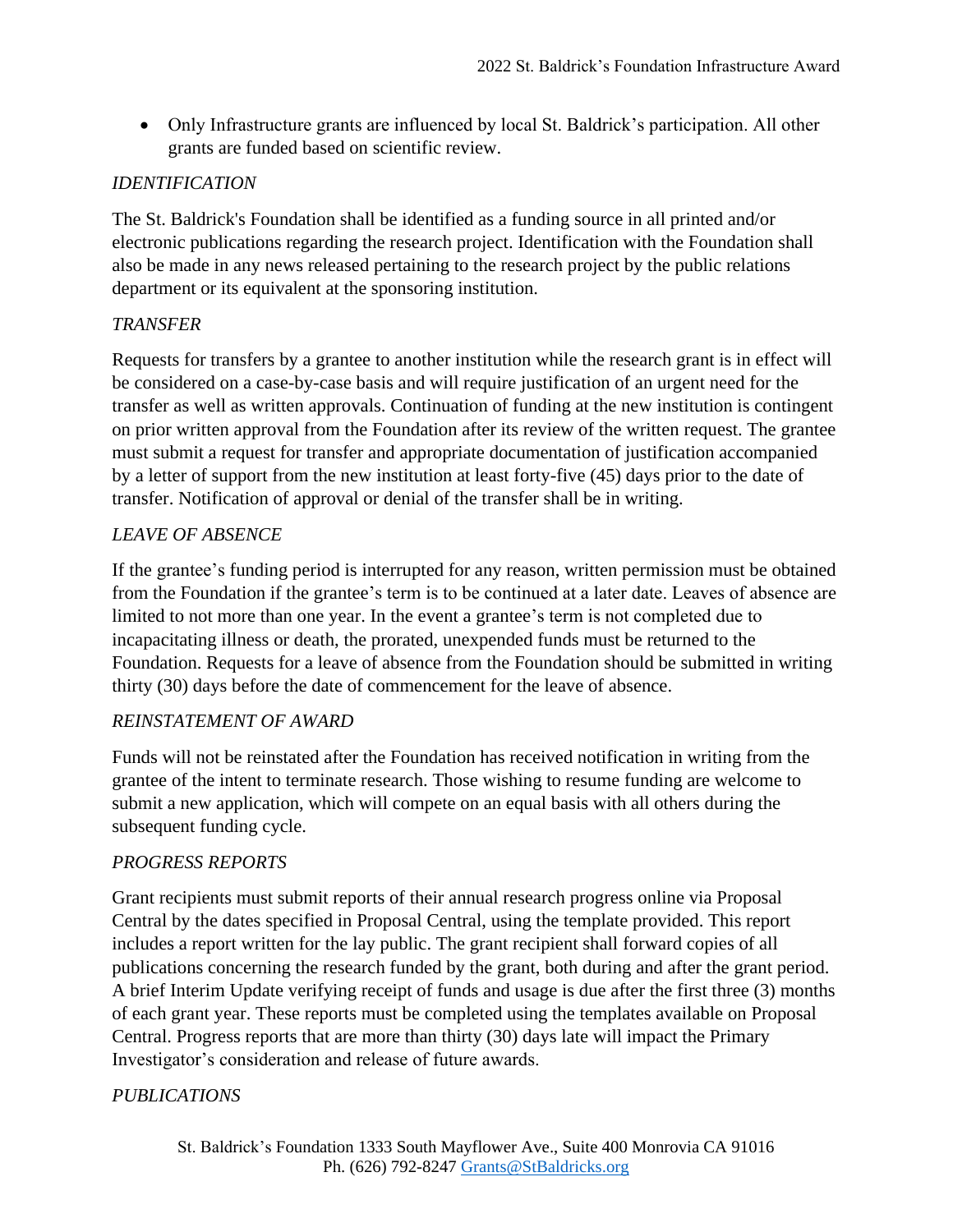Please notify the St. Baldrick's Foundation (email: [Grants@StBaldricks.org\)](mailto:Grants@StBaldricks.org) as soon as you know of a publication's acceptance, to allow time for preparation for any publicity, blog stories, etc., to be coordinated between St. Baldrick's and your institution. Grant recipients must submit publications online via Proposal Central.

#### *EXPENDITURE REPORTS*

The grantee must annually submit a report of expenditures, due within sixty (60) days of the end of each grant year. All expenditures are expected to follow the approved budget. Expenditure reports should separate the costs for each year and not be cumulative. (For a three-year award, the report for year three should only cover expenses in that year.) These reports must be submitted online via Proposal Central.

#### *HUMAN INVESTIGATION*

All human subject research or research on human tissue which is supported by St. Baldrick's must comply with the regulations applicable to that supported by the National Institutes of Health. As part of the application, the applicant will be asked to submit documentation of approval of the study by his or her Institutional Review Board, along with the Institution's Human Subjects Assurance Number. Approval is not required at the application stage but will be required prior to issuing funds. If the grantee's research plan changes after the award to include human subjects or tissue, the grantee must submit proper documentation of IRB approval to St. Baldrick's.

#### *BIOHAZARDS*

During the application process, the institution shall submit an acknowledgment of potential biohazards involved and provide an institutional statement of assurances regarding potential biohazards and safeguards pertaining to this aspect of the research proposed in the application to the Foundation. Projects which do not involve biohazards must so state. The St. Baldrick's Foundation assumes no responsibility or liability for any such biohazard and shall be held harmless from the results of the use of any such biohazard.

#### *LABORATORY ANIMALS*

The Foundation adheres to the most current guidelines applicable to the care and treatment of animals used in laboratory work as outlined by the National Institutes of Health. Prior to award of the grant, the institution must submit a statement that the institution meets and adheres to these policies. Failure to notify the St. Baldrick's Foundation of compliance with these guidelines or the use of laboratory animals may result in termination of the grant.

#### *BUDGET GUIDANCE*

- All budgets must be justified, meet the test of reasonableness, and be consistent with institutional policy.
- No institutional overhead or indirect funding is provided under the terms of the grant.
- Fringe rates should follow institutional policy.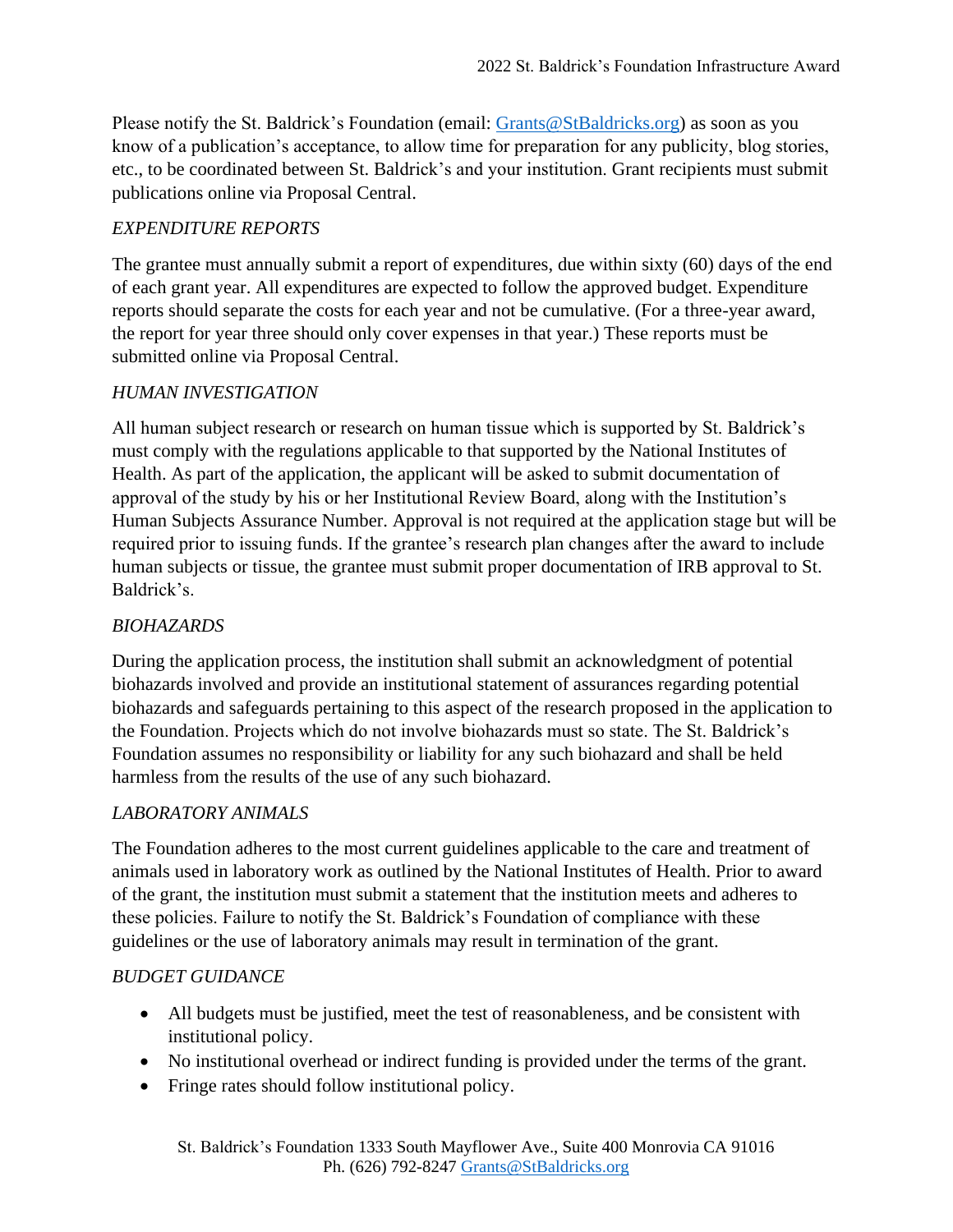- Fringe benefits are generally defined as medical and dental insurance, life insurance, and retirement benefits and are payable only for eligible participation in such programs.
- Overlap in funding is not permitted. St. Baldrick's policy on overlap applies to Scientific, Budget, and Commitment Overlap as defined by the NIH.
	- o Scientific Overlap: Scientific overlap occurs when substantially the same research is proposed in more than one application or is submitted to two or more different funding sources for review and funding consideration; or when a specific research objective and the experimental design for accomplishing that objective are the same or closely related in two or more pending applications or awards, regardless of funding source.
	- o Budget Overlap: Budgetary overlap occurs when duplicate or equivalent budgetary items (i.e., equipment, salary) are requested in an application but are already funded by another source.
	- o Commitment Overlap: Commitment overlap occurs when any project-supported personnel has time commitments (i.e., percent effort) exceeding 100%, regardless of how the effort/salary is being supported or funded.
- Situations may occur when an applicant has similar applications pending with different agencies that, if all funded, will present overlap issues. If an overlap occurs before award is accepted, it must be addressed with the St. Baldrick's Foundation before the new award can be accepted and will be considered on a case-by-case basis.
- If overlap occurs during an award, all grantees must be forthright regarding their support and notify the foundation within 30 days by emailing [Grants@StBaldricks.org.](mailto:Grants@StBaldricks.org) Adjustments will be considered on a case-by-case basis.
- Reasonable travel costs are allowable on Infrastructure Grant awards.
- Publication and meeting-related poster printing costs are allowable on Infrastructure Grant Awards.
- All equipment purchases must be included in the original budget; re-budgets for additional equipment will not be considered.
- Unused and remaining amounts of \$100 and over must be returned to the Foundation at the end of each grant year, unless an approved carry forward or No Cost Extension is on file.
- All budgets and expenditure reports must be submitted in USD.
- Expenditure reports are expected to follow approved budgets. Any budget line item that changes more than 25% from approved budget to expenditure report (without an approved Carry Forward on file) will result in follow up from the Foundation for explanation. Explanations will be reviewed for approval.
- The Foundation does not provide funds for items such as:
	- o Secretarial/administrative salaries.
	- o Student tuition (tuition is allowable for International Scholar awards).
	- o Office and laboratory furniture.
	- o Office equipment and supplies.
	- o Recruiting and relocation expenses.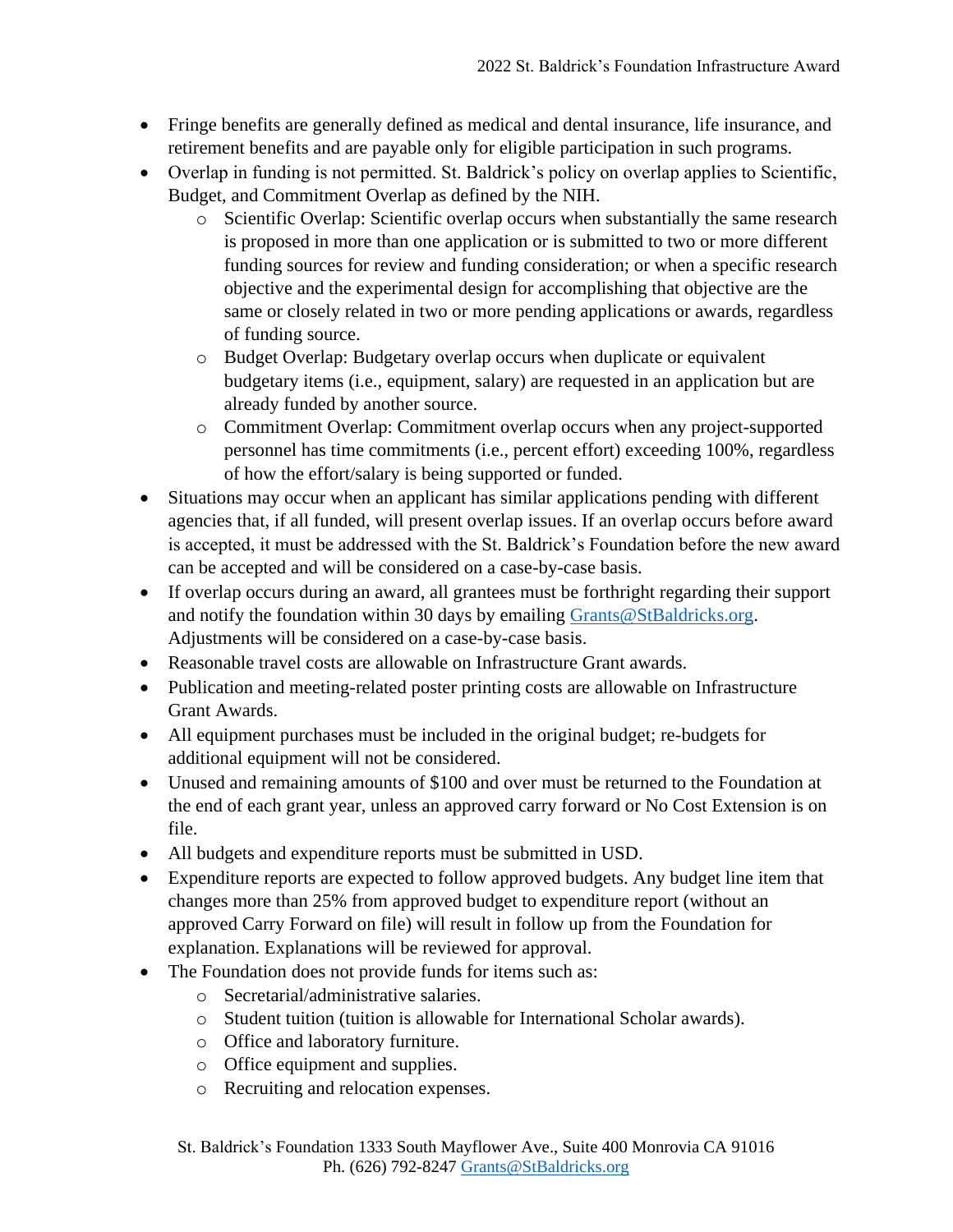- o Non-medical services to patients (travel to a clinical site or patient incentives are allowable expenses).
- o Construction, renovation, or maintenance of buildings/laboratories.
- o Professional association membership dues.
- o Scientific publication subscriptions.

#### **INFRASTRUCTURE GRANT APPLICATION AND AWARD TIMELINE**

Letter of Intent deadline: July 8, 2022

Application submission deadline: August 26, 2022

Award announcements by: November 30, 2022

Award period begins: December 1, 2022 or January 1, 2023 (applicant's choice)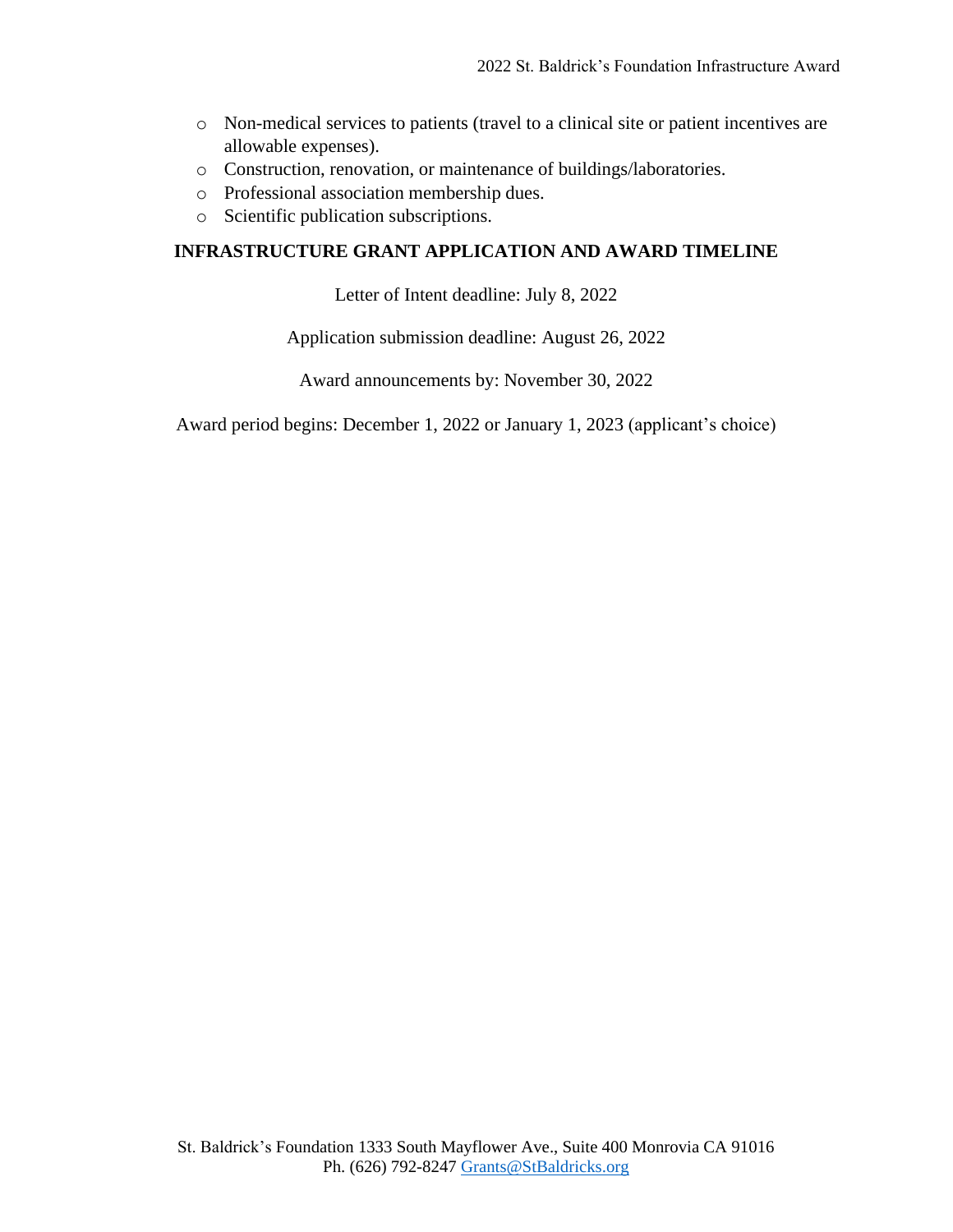## **USING Proposal Central**

The St. Baldrick's Foundation uses Proposal Central (proposalcentral.com) for electronic submission of all LOIs and Full Applications. Fax, email, or hard copy submissions will not be accepted. See "How to Create an Application using Proposal Central" at <https://docs.proposalcentral.com/CreateApp.pdf> for more information.

### *Registration*

First-time users must register and fill out a Professional Profile in Proposal Central to begin the LOI/Application process (see "How to Register as a Proposal Central User" at <https://docs.proposalcentral.com/RegUser.pdf> for more information).

#### *Submitting the LOI/Application*

- 1. LOG-IN & BEGIN AN LOI/APPLICATION. To start a new LOI/application, login as an Applicant, and select the Grant Opportunities tab (grey tab on the top right). Find St. Baldrick's Foundation in the drop-down list and select "Filter List by Grant Maker." Find the program for which you wish to apply, and click "Apply Now" to begin the proposal.
- 2. COMPLETE AN APPLICATION AFTER LOI APPROVAL. Login as an Applicant, and select the Proposals tab. Select the "In Progress" status from the drop-down menu. Find the LOI that was approved, and click the "Edit" button to access and complete your application.
- 3. ENABLE ACCESS FOR OTHER USERS. The Principal Investigator must start the LOI or Application. However, once an application is begun, access for application submittal can be given to other users, such as collaborators, assistants, or grants and contracts staff.
- 4. SAVE. Applicants do not need to complete the LOI/Application in one session; a partially completed application can be saved and completed at any time prior to the deadline.
- 5. NOTIFICATION OF LOI APPROVAL. The system will notify you when the LOI has been approved, and you will be asked to login to the Proposal Central website to access and submit the full application by the application deadline.
- 6. VALIDATE. Applications that have not been validated cannot be submitted. "Validate" checks for required items and attachments, and you will not be able to submit if required items and/or attachments are missing.
- 7. SUBMIT. After successfully passing the validate check and uploading your signature page, click the "Submit" link. An email will confirm your submission. Once your application is submitted, you may view it by accessing the "Submitted" status under the "Proposals" tab.

It is the responsibility of the applicant to ensure and verify that the application is received by the deadline date, before 5 p.m. EST and that the application is complete and correct prior to submission.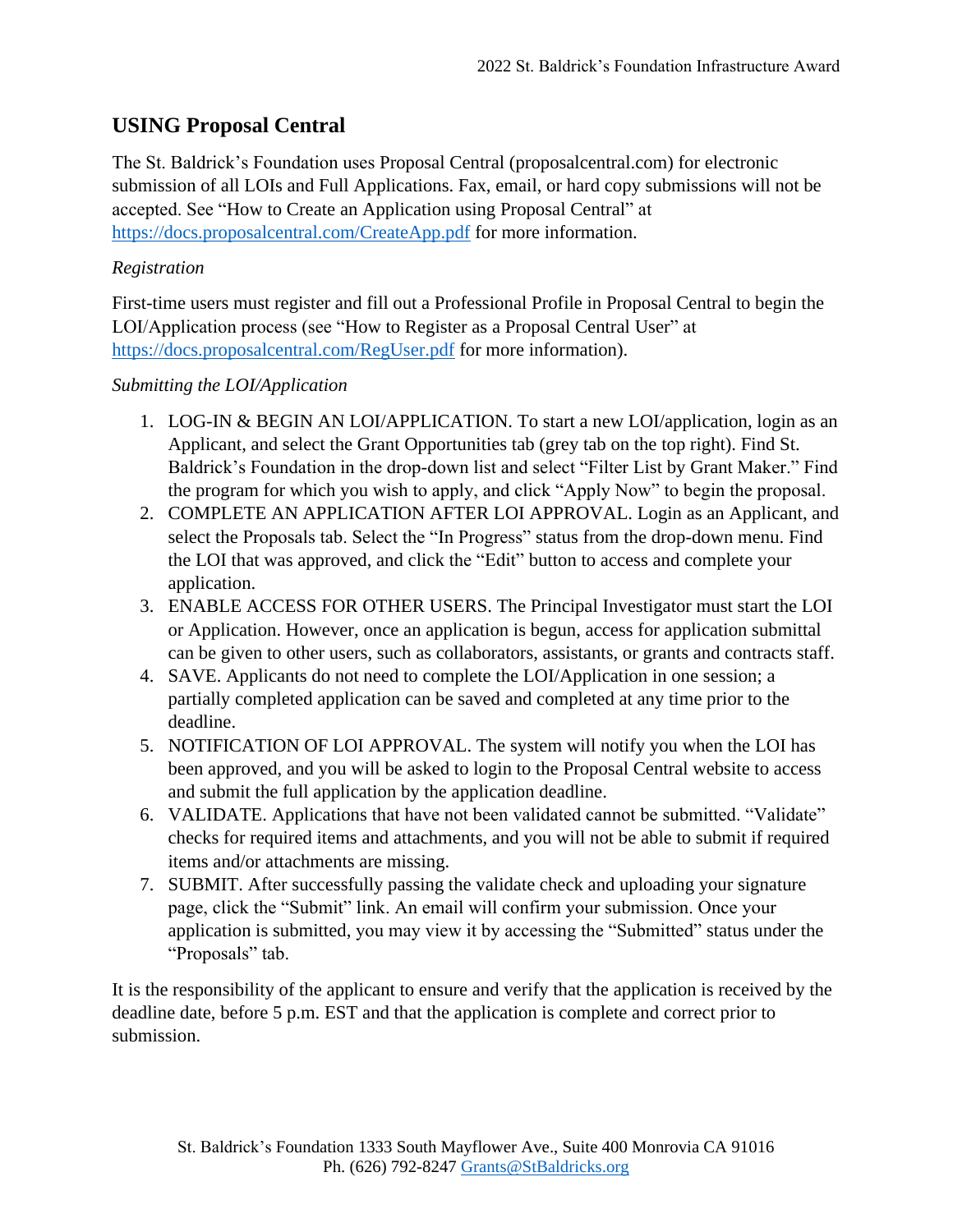#### *Instructions for Submitting Deliverables*

The Proposal Central system is designed to collect and manage all grant information. Grantees must keep their Proposal Central profile current for the duration of the grant. Proposal Central should be used to upload all required reports (deliverables) and publications related to the grant. Report templates and deadlines can be found on the site, as well. Grantees may provide access to others at their institution (e.g. grants officers) to access and upload deliverables.

See "Instructions for Navigating Your Awarded Grant" at https://docs.proposalcentral.com/Instructions Award Info.pdf for more information.

#### *Uploading Award Deliverables*

- 1. Login to Proposal Central under the "Applicant Login" section: [https://proposalcentral.com/.](https://proposalcentral.com/)
- 2. Click the "Awards" tab.
- 3. Click the blue Identifier number link.
- 4. Click the blue "Deliverables" link.
- 5. On this page you will see a table which lists all of the deliverables that are scheduled for your grant. The templates for these deliverables are at the bottom of this page.
- 6. To upload completed deliverables, click the blue "Upload" link next to the appropriate deliverable. If you have a pop-up blocker turned on, make sure you disable it for this site as the deliverable upload feature is a pop-up.
- 7. In the deliverable pop-up window, click the "Browse" button to select the file. You can add a description in the "Deliverable Description" if you choose. When finished, click the "Save" button, and it will upload your deliverable.
	- o When completing the Publications Webform, click the blue plus icon to enter information on publications related to your SBF award
		- If there are no publications to report, click the "No publications to report" checkbox
	- o When completing the Budget Webform, click the blue plus icon to be able to enter your expenses in the Expenditure column on the right
		- Please note, only contacts who have Administrative and/or Edit access to the award are able to electronically sign and submit this webform. If there are others who may need to sign and submit the budget, please let us know so we can grant them access to do so.
		- **Instructions on using the budget webform can be found at the Proposal** Central link, starting at the bottom of Page 11: [https://docs.proposalcentral.com/Instructions\\_Award\\_Info.pdf](https://docs.proposalcentral.com/Instructions_Award_Info.pdf)

#### *Submitting Publications*

Copies of printed and/or electronic publications related to the work done using St. Baldrick's funds can be uploaded to Proposal Central on a continual basis. Publications must be manually entered by selecting the "Add Deliverable" option in the deliverables section of the award.